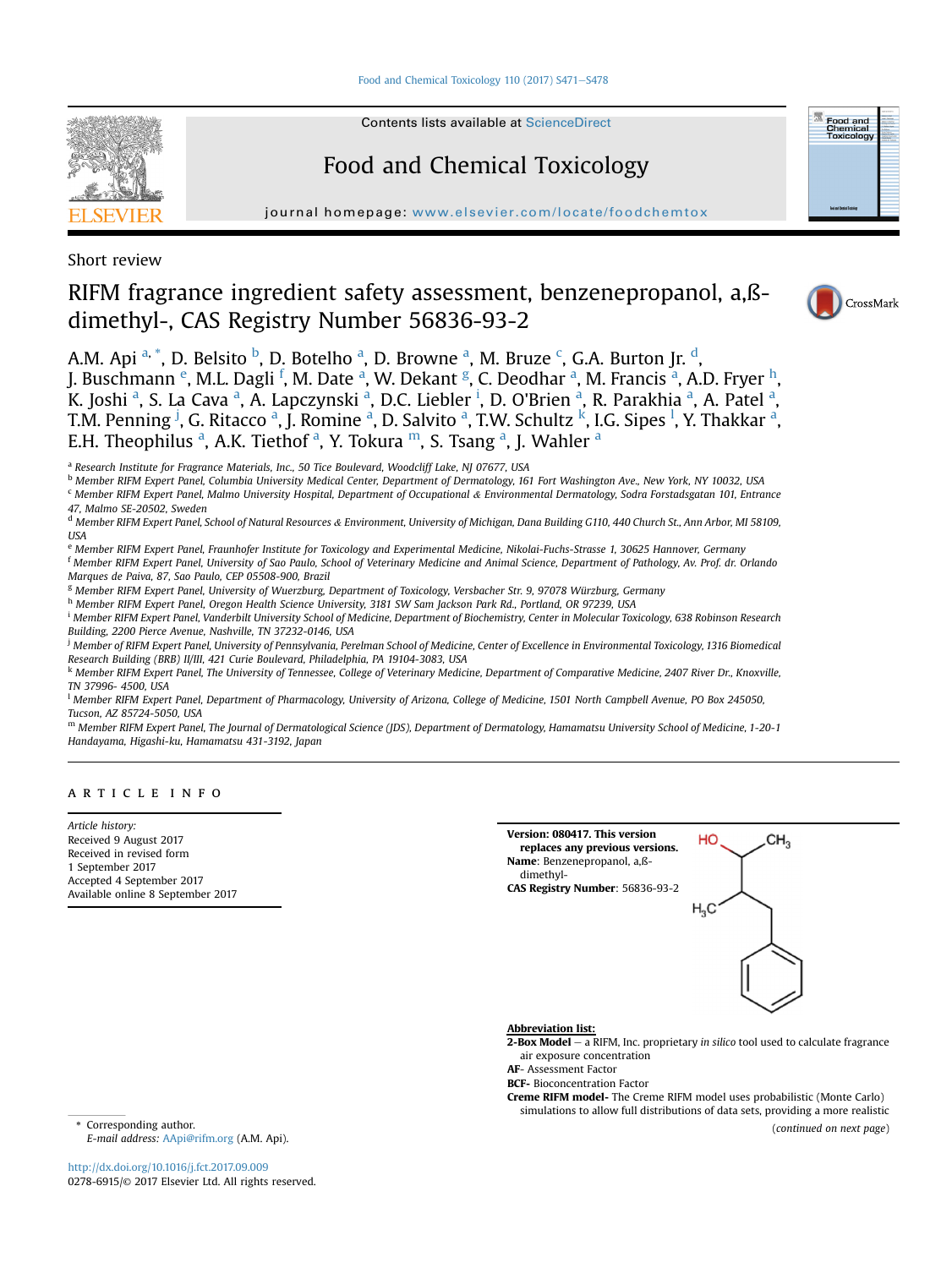(continued )

#### estimate of aggregate exposure to individuals across a population ([Comiskey](#page-7-0) [et al., 2015; Safford et al., 2015; Safford et al., 2017; Comiskey et al., 2017](#page-7-0)) compared to a deterministic aggregate approach. DEREK- Derek nexus is an in silico tool used to identify structural alerts DST- Dermal Sensitization Threshold ECHA-European Chemicals Agency  $EU - Europe/European Union$ GLP- Good Laboratory Practice IFRA- The International Fragrance Association LOEL- Lowest Observable Effect Level MOE- Margin of Exposure MPPD - Multiple-Path Particle Dosimetry. An in silico model for inhaled vapors used to simulate fragrance lung deposition  $NA - North America$ NESIL- No Expected Sensitization Induction Level NOAEC- No Observed Adverse Effect Concentration NOAEL- No Observed Adverse Effect Level NOEC- No Observed Effect Concentration OECD- Organization for Economic Co-operation and Development OECD TG- Organization for Economic Co-operation and Development Testing Guidelines PBT- Persistent, Bioaccumulative, and Toxic PEC/PNEC- Predicted Environmental Concentration/Predicted No Effect Concentration QRA- Quantitative Risk Assessment REACH- Registration, Evaluation, Authorisation, and Restriction of Chemicals RIFM- Research Institute for Fragrance Materials RQ- Risk Quotient Statistically Significant - statistically significant difference in reported results as compared to controls with a  $p < 0.05$  using appropriate statistical test. TTC- Threshold of Toxicological Concern UV/Vis Spectra- Ultra Violet/Visible spectra VCF- Volatile Compounds in Food VoU- Volume of Use vPvB- (very) Persistent, (very) Bioaccumulative  $WOE - Weight of Evidence$ The Expert Panel for Fragrance Safety\* concludes that this material is safe under the limits described in this safety assessment. This safety assessment is based on the RIFM Criteria Document [\(Api et al., 2015](#page-7-0)) which should be referred to for clarifications. Each endpoint discussed in this safety assessment reviews the relevant data that were available at the time of writing (version number in the top box is indicative of the date of approval based on a two-digit month/day/year), both in the RIFM database (consisting of publicly available and proprietary data) and through publicly available information sources (i.e., SciFinder and PubMed). Studies selected for this safety assessment were based on appropriate test criteria, such as acceptable guidelines, sample size, study duration, route of exposure, relevant animal species, most relevant testing endpoints, etc. A key study for each endpoint was selected based on the most conservative endpoint value (e.g., PNEC, NOAEL, LOEL, and NESIL). \* The Expert Panel for Fragrance Safety is an independent body that selects its

own members and establishes its own operating procedures. The Expert Panel is comprised of internationally known scientists that provide RIFM guidance relevant to human health and environmental protection.

#### Summary: The use of this material under current conditions is supported by existing information.

The material (benzenepropanol, a,ß-dimethyl-) was evaluated for genotoxicity, repeated dose toxicity, developmental and reproductive toxicity, local respiratory toxicity, phototoxicity/photoallergenicity, skin sensitization, as well as environmental safety. Data from the read across analogs apropylphenethyl alcohol (CAS # 705-73-7) and a-methylbenzyl alcohol (CAS # 98-85-1) show that benzenepropanol, a,ß-dimethyl- is not genotoxic. Data from the read across analog  $\alpha$ -methylbenzyl alcohol (CAS # 98-85-1) provided a MOE > 100 for the repeated dose endpoint. Data from the read across analog  $\alpha$ -isobutylphenethyl alcohol (CAS # 7779-78-4) show that this material does not have skin sensitization potential. The reproductive and local respiratory toxicity endpoints were completed using the TTC (Threshold of Toxicological Concern) for a Cramer Class I material (0.03 mg/kg/day and 1.4 mg/day, respectively). The phototoxicity/photoallergenicity endpoint was completed based on UV spectra. The environmental endpoints were evaluated, benzenepropanol, a,ß-dimethyl- was found not to be PBT as per the IFRA Environmental Standards and its risk quotients, based on its current volume of use in Europe and North America (i.e., PEC/PNEC) are <1.

Human Health Safety Assessment

Genotoxicity: Not genotoxic. ([Wild et al., 1983; RIFM, 2015; ECHA](#page-7-0) [REACH](#page-7-0) Dossier: a-methylbenzyl alcohol) ([NTP, 1990](#page-7-0))

# (continued )

| Repeated Dose Toxicity:                                                                      |                                                                                |
|----------------------------------------------------------------------------------------------|--------------------------------------------------------------------------------|
| $NOAEL = 37.5$ mg/kg/day.                                                                    |                                                                                |
| Reproductive Toxicity: No NOAEL<br>available                                                 | Exposure is below the TTC.                                                     |
|                                                                                              | Skin Sensitization: Not sensitizing. (RIFM, 2003; RIFM, 2000a; RIFM, 2000b)    |
| Phototoxicity/Photoallergenicity: Not (UV Spectra, RIFM DB)<br>phototoxic/photoallergenic.   |                                                                                |
| Local Respiratory Toxicity: No NOAEC Exposure is below the TTC.<br>available                 |                                                                                |
| <b>Environmental Safety Assessment</b>                                                       |                                                                                |
| <b>Hazard Assessment:</b>                                                                    |                                                                                |
| <b>Persistence:</b> Screening Level: 2.9 (US EPA, 2012a)                                     |                                                                                |
| (Biowin 3)                                                                                   |                                                                                |
| <b>Bioaccumulation:</b> Screening                                                            | (US EPA, 2012a)                                                                |
| Level: 20.9 l/kg                                                                             |                                                                                |
| <b>Ecotoxicity:</b> Screening Level: 48-hr (US EPA, 2012a)<br>Daphnia magna LC50: 13.12 mg/l |                                                                                |
| <b>Conclusion:</b> Not PBT or vPvB as per IFRA Environmental Standards                       |                                                                                |
| <b>Risk Assessment:</b>                                                                      |                                                                                |
|                                                                                              | <b>Screening-Level:</b> PEC/PNEC (North (RIFM Framework; Salvito et al., 2002) |
| America and Europe $) > 1$                                                                   |                                                                                |
| <b>Critical Ecotoxicity Endpoint: 48-hr (US EPA, 2012a)</b>                                  |                                                                                |
| Daphnia magna LC50: 13.12                                                                    |                                                                                |
| <b>RIFM PNEC is:</b> $1.312 \mu g/l$                                                         |                                                                                |
|                                                                                              | • Revised PEC/PNECs (2011 IFRA Volume of Use): North America and Europe:       |
| $<$ 1                                                                                        |                                                                                |

# 1. Identification

- 1. Chemical Name: Benzenepropanol, a,ß-dimethyl-
- 2. CAS Registry Number: 56836-93-2
- 3. Synonyms: Benzenepropanol, a,ß-dimethyl-; 3-Methyl-4 phenylbutan-2-ol; 3-methyl-4-phenylbutane-2-ol; 4-fenil-3 metilbutan-2-ol; Benzenepropanol,-dimethyl; Mugesia
- 4. Molecular Formula:  $C_{11}H_{16}O$
- 5. Molecular Weight: 164.25
- 6. RIFM Number: 6661

# 2. Physical data

- 1. Boiling Point: 251.46 °C [\[US EPA, 2012a\]](#page-7-0)
- 2. Flash Point:  $>93$  °C [GHS]
- 3. Log Kow: 2.89 [\[US EPA, 2012a](#page-7-0)]
- 4. Melting Point: 15.49 °C [\[US EPA, 2012a](#page-7-0)]
- 5. Water Solubility: 716.5 mg/l [[US EPA, 2012a\]](#page-7-0)
- 6. Specific Gravity: Not Available
- 7. Vapor Pressure: 0.0017 mmHg @ 20 °C [\[US EPA, 2012a](#page-7-0)], 0.00296 mm Hg @ 25 °C [\[US EPA, 2012a](#page-7-0)]
- 8. UV Spectra: No significant absorbance between 290 and 700 nm; molar absorption coefficient is below the benchmark  $(1000 \text{ L mol}^{-1} \text{ cm}^{-1})$
- 9. Appearance/Organoleptic: colorless to pale yellow clear liquid (est); floral muguet green rose mentholic\*

[\\*http://www.thegoodscentscompany.com/data/rw1012661.](http://www.thegoodscentscompany.com/data/rw1012661.html) [html,](http://www.thegoodscentscompany.com/data/rw1012661.html) retrieved 03/01/2017.

#### 3. Exposure

- 1. Volume of Use (worldwide band): 10 to 100 metrics tons per year [\(IFRA, 2011\)](#page-7-0)
- 2. 95th Percentile Concentration in Hydroalcoholics: 0.60% ([RIFM, 2014\)](#page-7-0)
- 3. Inhalation Exposure\*: 0.00051 mg/kg/day or 0.036 mg/day ([RIFM, 2014\)](#page-7-0)
- 4. Total Systemic Exposure\*\*: 0.0061 mg/kg/day [\(RIFM, 2014](#page-7-0))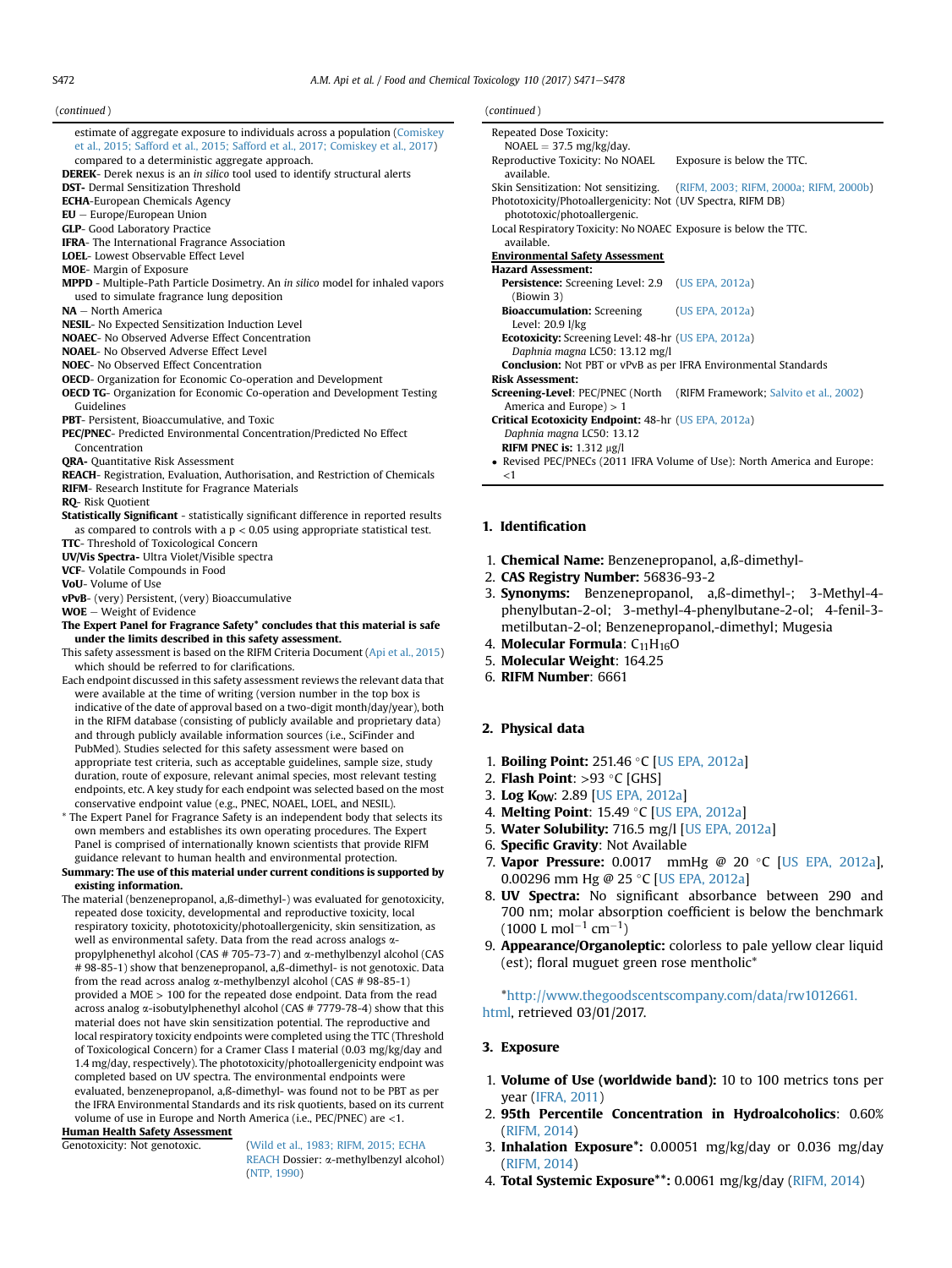<span id="page-2-0"></span>\*95th percentile calculated exposure derived from concentration survey data in the Creme RIFM exposure model [\(Comiskey](#page-7-0) [et al., 2015; Safford et al., 2015, 2017; Comiskey et al., 2017](#page-7-0)).

\*\*95th percentile calculated exposure; assumes 100% absorption unless modified by dermal absorption data as reported in Section 4. It is derived from concentration survey data in the Creme RIFM aggregate exposure model and includes exposure via dermal, oral and inhalation routes whenever the fragrance ingredient is used in products that include these routes of exposure [\(Comiskey et al.,](#page-7-0) [2015; Safford et al., 2015, 2017; Comiskey et al., 2017](#page-7-0)).

# 4. Derivation of systemic absorption

- 1. Dermal: Assumed 100%
- 2. Oral: Assumed 100%.
- 3. Inhalation: Assumed 100%

# 5. Computational toxicology evaluation

1. Cramer Classification: Class II, Intermediate

| Expert Judgment | Toxtree v 2.6 | OECD OSAR Toolbox v 3.2 |
|-----------------|---------------|-------------------------|
|                 |               |                         |

#### 2. Analogues Selected:

- a. **Genotoxicity:**  $\alpha$ -propylphenethyl alcohol (CAS  $\#$  705-73-7); a-methylbenzyl alcohol (CAS# 98-85-1)
- b. Repeated Dose Toxicity:  $\alpha$ -methylbenzyl alcohol (CAS # 98-85-1)
- c. Reproductive Toxicity: None
- d. Skin Sensitization:  $\alpha$ -Isobutylphenethyl alcohol (CAS # 7779-78-4)
- e. Phototoxicity/Photoallergenicity: None
- f. Local Respiratory Toxicity: None
- g. Environmental Toxicity: None
- 3. Read-across Justification: See Appendix below

#### 6. Metabolism

Not considered for this risk assessment and therefore not reviewed except where it may pertain in specific endpoint sections as discussed below.

# 7. Natural occurrence (discrete chemical) or composition (NCS)

Benzenepropanol, a,ß-dimethyl- is not reported to occur in food by the VCF.\*

\*VCF Volatile Compounds in Food: database/Nijssen, L.M.; Ingen-Visscher, C.A. van; Donders, J.J.H. [eds]. - Version 15.1 - Zeist (The Netherlands): TNO Triskelion, 1963-2014. A continually updated database, contains information on published volatile compounds which have been found in natural (processed) food products. Includes FEMA GRAS and EU-Flavis data.

#### 8. IFRA standard

None.

# 9. REACH dossier

Available, accessed 8/4/2017.

# 10. Summary

#### 10.1. Human health endpoint summaries

#### 10.1.1. Genotoxicity

Based on the current existing data, benzenepropanol, a,ßdimethyl- does not present a concern for genetic toxicity.

10.1.1.1. Risk assessment. Benzenepropanol, a,ß-dimethyl- was assessed in the BlueScreen assay and found negative for genotoxicity, with and without metabolic activation [\(RIFM, 2013\)](#page-7-0). There are no studies assessing the mutagenic activity of benzenepropanol, a,  $\beta$ -dimethyl- however, read across can be made to  $\alpha$ -propylphenethyl alcohol (CAS # 705-73-7; see Section 5). The mutagenic potential of a-propylphenethyl alcohol was assessed in an Ames assay conducted equivalent to OECD TG 471 using the standard plate incorporation method. Salmonella typhimurium strains TA1535, TA1537, TA1538, TA98 and TA100 were treated with  $\alpha$ propylphenethyl alcohol in DMSO (dimethyl sulfoxide) at concentrations up to 3.6 mg/plate in the presence and absence of exogenous metabolically active microsomal mix (S9 mix). No increase in the number of revertant colonies was observed in the tester strains at any concentration [\(Wild et al., 1983](#page-7-0)). Under the conditions of the study, a-propylphenethyl alcohol was considered not mutagenic in the Ames test and this can be extended to benzenepropanol, a,ßdimethyl-. As an additional weight of evidence, read-across analog a-methylbenzyl alcohol (CAS # 98-85-1) was assessed in mammalian cell gene mutation assay conducted according to OECD TG 476/GLP guidelines. Chinese hamster ovary (CHO) cells were treated with a-methylbenzyl alcohol in DMSO at concentrations of 0, 0.5, 1, 2.5 or 5 mM (as determined in a preliminary toxicity assay), for 3 h. Effects were evaluated both with and without metabolic activation. No toxicologically significant increases in the frequency of mutant colonies were observed with any dose, with or without metabolic activation ([ECHA REACH](#page-7-0) Dossier). a-methylbenzyl alcohol was also negative when tested in Ames assay using S. typhimurium TA98, TA100, TA1535 and TA1537 strains [\(ECHA](#page-7-0) [REACH](#page-7-0) Dossier). Taken together it can be considered that benzenepropanol, a,ß-dimethyl- does not have any mutagenic potential.

There are no studies assessing the clastogenic activity of benzenepropanol, a,ß-dimethyl- however, read across can be made to  $\alpha$ -propylphenethyl alcohol (CAS # 705-73-7; see Section 5). The clastogenic activity of a-propylphenethyl alcohol was assessed in an in vitro micronucleus test conducted in compliance with GLP regulations and in accordance with OECD TG 487. Human peripheral blood lymphocytes were treated with a-propylphenethyl alcohol at concentrations up to  $600 \mu g/ml$  in the presence and absence of metabolic activation. No statistically significant increase in the frequency of binucleated cells with micronuclei (BNMN) was observed at any evaluated concentration in any treatment condition with or without S9 [\(RIFM, 2015](#page-7-0)). Under the conditions of the study, a-propylphenethyl alcohol was considered negative for the induction of micronuclei in human lymphocytes and this can be extended to benzenepropanol, a,ß-dimethyl-.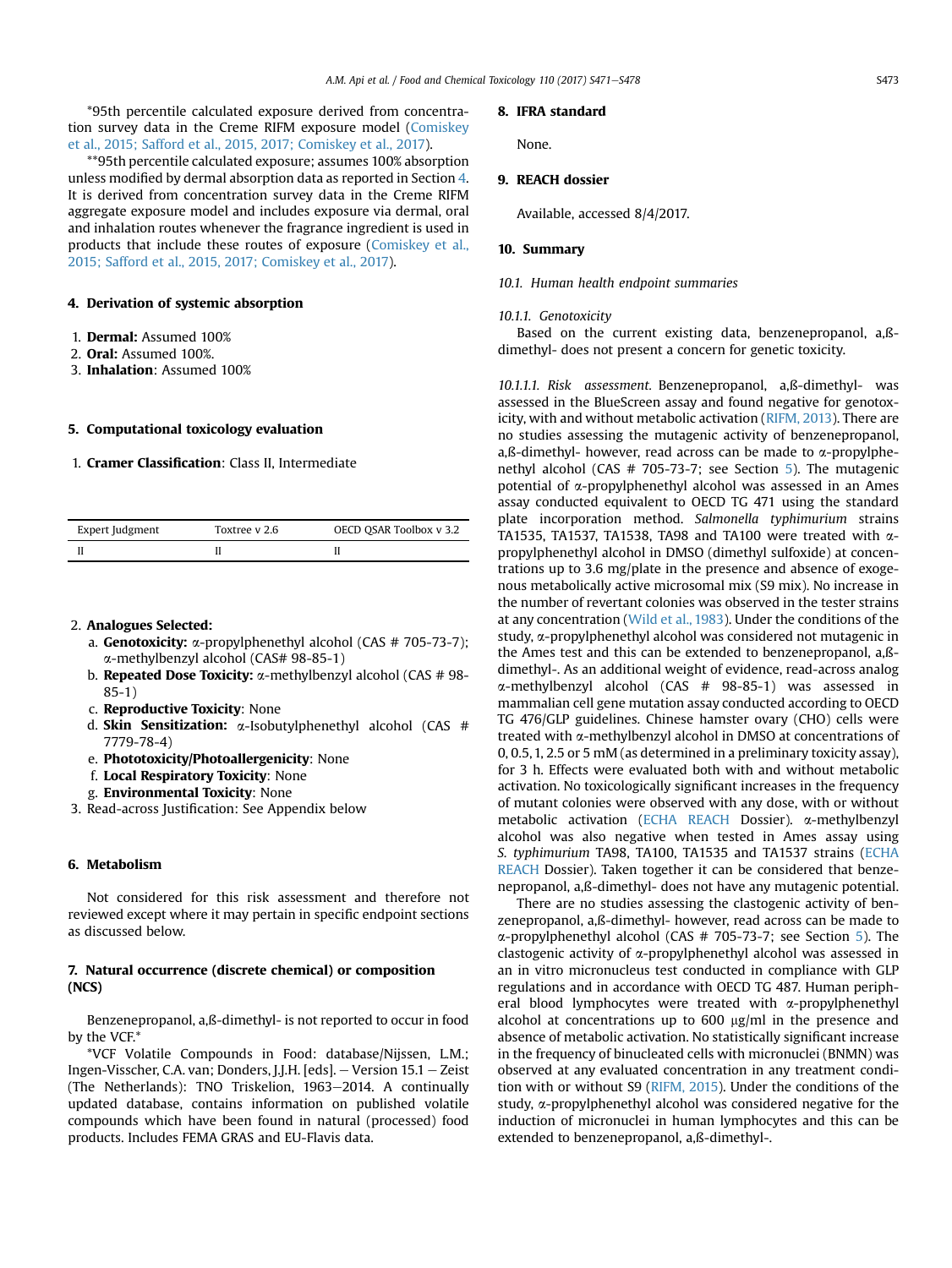Based on the available data on read across material, it can be concluded that benzenepropanol, a,ß-dimethyl- does not present a concern for genotoxic potential.

Additional References: None.

Literature Search and Risk Assessment Completed on: 02/14/ 2017.

#### 10.1.2. Repeated dose toxicity

The margin of exposure for benzenepropanol, a,ß-dimethyl- is adequate for the repeated dose toxicity endpoint at the current level of use.

10.1.2.1. Risk assessment. There are insufficient repeated dose toxicity data on benzenepropanol, a,ß-dimethyl-. There are sufficient repeated dose toxicity data on read across material a-methylbenzyl alcohol (CAS # 98-85-1; see section [5](#page-2-0)). A 13-week gavage study was conducted on F344/N rats to help select doses for a 2 year study. Groups of 10 rats/sex/dose were administered  $\alpha$ methylbenzyl alcohol in corn oil at 0, 93, 187, 375, 750 or 1500 mg/ kg by oral gavage, 5 days/week for 13 weeks. Throughout the study, rats receiving 750 or 1500 mg/kg exhibited ataxia, rapid breathing, and lethargy for up to 30 min after dosing. After 30 min these clinical effects subsided. Relative liver weight was significantly greater than solvent controls for all females (up to ~40%) and all males dosed at 375 mg/kg or more, however there was no dose response. Minimal to mild increases in brown pigment, characteristic of hemosiderin, were seen in macrophages in the spleen of 10/ 10 males receiving 750 mg/kg and 9/10 males receiving 1500 mg/ kg, but none were seen in males receiving 375 mg/kg. A similar pigment was seen in the spleen of 6/10 females receiving 1500 mg/ kg, but none was seen in females receiving 750 mg/kg. Final mean body weights were reduced in 1500 mg/kg animals. Because there were no deaths or life-threatening histopathologic lesions at 375 or 750 mg/kg, these doses were selected for the 2-year study. The NOAEL of this study was considered to be 187 mg/kg/day, based on the increased liver weights and spleen effects at the higher dose levels. However, this study lacked information on food and water consumption, hematology, clinical chemistry, urinalysis, organ weights and histopathology other than the liver and spleen. Therefore, this study by itself is considered insufficiently robust. In another study, a-methylbenzyl alcohol was administered via gavage to groups of 10 B6C3F1 mice/sex/dose group at doses of 0, 46.9, 93.8, 187.5, 375 or 750 mg/kg/day for 13-weeks. Mice receiving 375 or 750 mg/kg/day exhibited labored breathing, ataxia, and lethargy for up to 30 min after dosing. There were no other effects reported among treated mice. The NOAEL of this study is 750 mg/kg/day, the highest dose tested, based on the lack of any significant adverse effects at this dose level. However, this study lacked information on food and water consumption, hematology, clinical chemistry, urinalysis and organ weights, and histopathology results other than the liver [\(NTP, 1990\)](#page-7-0).

10.1.2.2. Carcinogenicity. A 2-year gavage study in male and female F344/N rats was conducted with the primary purpose of detecting neoplastic and nonneoplastic lesions potentially related to treatment with  $\alpha$ -methylbenzyl alcohol ([NTP, 1990](#page-7-0)). Groups of 50 rats/ sex were administered 0, 375 or 750 mg/kg/day of the material in corn oil by gavage 5 days/week for 103 weeks. A necropsy was performed on all animals, and histological examination of approximately 29 different organs and tissues were performed on all rats. Examination of kidney tissue from male rats indicated a dose related increase in renal tubular cell adenoma or adenocarcinoma (combined) compared with controls. An agerelated spontaneous nephropathy was observed in nearly all male rats including controls, but was considered to be more severe in dosed male rats. Hyperplasia of the transitional epithelium overlying the renal pelvis was increased in male rats. The tubular cell hyperplasia, adenoma, and carcinoma of the kidneys appeared to encompass a morphologic continuum. Other non-neoplastic lesions occurring in increased incidence in male rats included parathyroid hyperplasia, calcification of the heart and stomach, and fibrous osteodystrophy of bone. These changes were believed to be a secondary response stemming from a mineral imbalance caused by renal toxicity. Centrilobular necrosis of the liver was observed at increased incidences compared to controls in the male rats dosed at both levels. No evidence of carcinogenic activity was observed for female rats. In summary, the non-neoplastic lesions appeared to be either a continuum of the changes leading to the neoplastic lesions of the kidneys, or secondary effects due to mineral imbalance caused by renal toxicity. The centrilobular necrosis of the liver observed in treated male rats was not mentioned in the 13-week gavage study, including rats given higher dose levels. Thus, the LOAEL in this study was considered to be 375 mg/kg/day based on decreased survival, decreased body weight gains among treated animals of both sex and increase in the incidence of renal tubular cell adenomas or adenocarcinomas (combined) were observed in male rats. Thus, the NOAEL was derived by dividing the LOAEL by a safety factor of 10, 375/10 or 37.5 mg/kg/day [\(NTP, 1990; Eustis](#page-7-0) [et al., 1994\)](#page-7-0). In another study, Groups of 50 B6C3F1 mice/sex/ group were administered a-methylbenzyl alcohol at doses of 0, 375 or 750 mg/kg 5 days/week for 103 weeks. A significant reduction in body weight gain was apparent in the high dose groups of males and females, and final survival rates in mice were similar among groups. The NOAEL was considered to be 750 mg/kg/day based on the lack of any neoplastic or non-neoplastic lesions attributed to  $\alpha$ methylbenzyl alcohol administration in mice of either sex [\(NTP,](#page-7-0) [1990](#page-7-0)).

The most conservative NOAEL of 37.5 mg/kg/day from the 2-year study conducted on rats was selected for the repeated dose toxicity endpoint.

Therefore, the benzenepropanol, a,ß-dimethyl- MOE for the repeated dose toxicity endpoint can be calculated by dividing the  $\alpha$ methylbenzyl alcohol NOAEL in mg/kg/day by the total systemic exposure to benzenepropanol, a,ß-dimethyl-, 37.5/0.0061 or 6148.

In addition, the total systemic exposure to benzenepropanol, a, ß-dimethyl-  $(6.1 \text{ µg/kg/day})$  is below the TTC  $(9 \text{ µg/kg bw/day})$ [Kroes et al., 2007\)](#page-7-0) for the repeated dose toxicity endpoint of a Cramer Class II material at the current level of use.

Additional References: None.

Literature Search and Risk Assessment Completed on: 2/23/ 2017.

#### 10.1.3. Reproductive toxicity

There are insufficient reproductive toxicity data on benzenepropanol, a,ß-dimethyl- or any read across materials. The exposure is below the TTC for the developmental and reproductive toxicity endpoints.

10.1.3.1. Risk assessment. There are no reproductive toxicity data on benzenepropanol, a,ß-dimethyl- or any read across materials that can be used to support the reproductive toxicity endpoint. The total systemic exposure to benzenepropanol, a,ß-dimethyl- (6.1 µg/kg/ day) is below the TTC (9  $\mu$ g/kg bw/day; [Kroes et al., 2007](#page-7-0) and [Laufersweiler et al., 2012\)](#page-7-0) for the reproductive toxicity endpoint of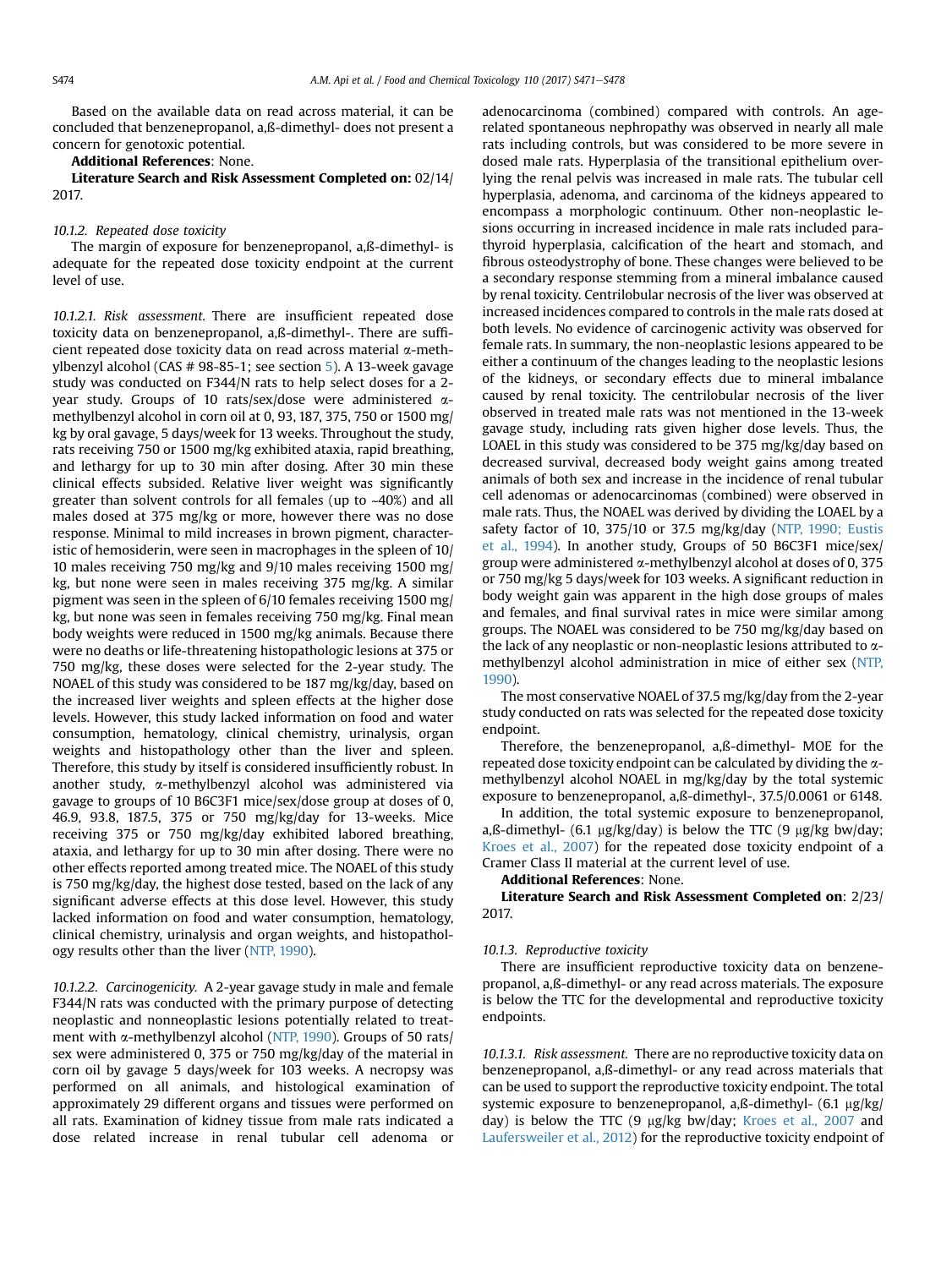# a Cramer Class II material at the current level of use.

Additional References: None.

Literature Search and Risk Assessment Completed on: 2/23/ 2017.

#### 10.1.4. Skin sensitization

Based on the existing data and read across to  $\alpha$ -isobutylphenethyl alcohol (CAS # 7779-78-4), benzenepropanol, a,ßdimethyl- does not present a concern for skin sensitization.

10.1.4.1. Risk assessment. Based on existing data and read across to  $\alpha$ -isobutylphenethyl alcohol (CAS # 7779-78-4; see Section [5\)](#page-2-0), benzenepropanol, a,ß-dimethyl- does not present a concern for skin sensitization. The chemical structure indicates that these materials would not be expected to react directly with skin proteins ([Roberts et al., 2007](#page-7-0); Toxtree 2.6.13; OECD toolbox v3.4). In the murine local lymph node assay, read across analog  $\alpha$ -isobutylphenethyl alcohol material was reported to be a nonsensitizer up to 40% (greater than 10,000  $\mu$ g/cm<sup>2</sup>) ([RIFM, 2003\)](#page-7-0). Up to 6% or 3000  $\mu$ g/cm<sup>2</sup> of benzenepropanol, a,ß-dimethyl- in 3:1 alcohol SD39C:diethyl phthalate did not cause sensitization reactions in human repeat insult patch tests [\(RIFM, 2000b; RIFM,](#page-7-0) [2000a](#page-7-0)). Based on weight of evidence from structural analysis, human data and read across to  $\alpha$ -isobutylphenethyl alcohol, benzenepropanol, a,ß-dimethyl- alcohol does not present a concern for skin sensitization.

# Additional References: [RIFM, 1962](#page-7-0).

Literature Search and Risk Assessment Completed on: 02/22/ 17.

#### 10.1.5. Phototoxicity/photoallergenicity

Based on the available UV/Vis spectra, benzenepropanol, a,ßdimethyl- would not be expected to present a concern for phototoxicity or photoallergenicity.

10.1.5.1. Risk assessment. There are no phototoxicity studies available for benzenepropanol, a,ß-dimethyl- in experimental models. UV/Vis absorption spectra indicate no significant absorption between 290 and 700 nm. Corresponding molar absorption coefficient is well below the benchmark of concern for phototoxicity and photoallergenicity [\(Henry et al., 2009](#page-7-0)). Based on lack of absorbance, benzenepropanol, a,ß-dimethyl- does not present a concern for phototoxicity or photoallergenicity.

#### Additional References: None.

Literature Search and Risk Assessment Completed on: 02/09/ 17.

### 10.1.6. Local respiratory toxicity

The margin of exposure could not be calculated due to lack of appropriate data. The material, benzenepropanol, a,ß-dimethyl-, exposure level is below the Cramer Class III\* TTC value for inhalation exposure local effects.

10.1.6.1. Risk assessment. There are no inhalation data available on benzenepropanol, a,ß-dimethyl-. Based on the Creme RIFM model, the inhalation exposure is 0.036 mg/day. This exposure is 13.1 times lower than the Cramer Class III<sup>\*</sup> TTC value of 0.47 mg/day (based on human lung weight of 650 g; [Carthew et al., 2009](#page-7-0)); therefore, the exposure at the current level of use is deemed safe.

\*As per [Carthew et al., 2009,](#page-7-0) Cramer Class II materials default to

Cramer Class III.

Additional References: None. Literature Search and Risk Assessment Completed on: 2/22/ 2017.

10.2. Environmental endpoint summary

#### 10.2.1. Screening-level assessment

A screening level risk assessment of benzenepropanol, a,ßdimethyl- was performed following the RIFM Environmental Framework [\(Salvito et al., 2002\)](#page-7-0) which provides for 3 levels of screening for aquatic risk. In Tier 1, only the material's volume of use in a region, its log  $K_{ow}$  and molecular weight are needed to estimate a conservative risk quotient (RQ; Predicted Environmental Concentration/Predicted No Effect Concentration or PEC/PNEC). In Tier 1, a general QSAR for fish toxicity is used with a high uncertainty factor as discussed in [Salvito et al. \(2002\).](#page-7-0) At Tier 2, the model ECOSAR (providing chemical class specific ecotoxicity estimates; [US EPA, 2012b\)](#page-7-0) is used and a lower uncertainty factor is applied. Finally, if needed, at Tier 3, measured biodegradation and ecotoxicity data are used to refine the RQ (again, with lower uncertainty factors applied to calculate the PNEC). Provided in the table below are the data necessary to calculate both the PEC and the PNEC determined within this Safety Assessment. For the PEC, while the actual regional tonnage, which is considered proprietary information, is not provided, the range from the most recent IFRA Volume of Use Survey is reported. The PEC is calculated based on the actual tonnage and not the extremes noted for the range. Following the RIFM Environmental Framework, benzenepropanol, a,ß-dimethyl- was identified as a fragrance material with the potential to present a possible risk to the aquatic environment (i.e., its screening level PEC/PNEC > 1).

A screening-level hazard assessment using EPI Suite v4.1 [\(US](#page-7-0) [EPA, 2012a](#page-7-0)) did not identify benzenepropanol, a,ß-dimethyl- as possibly persistent or bioaccumulative based on its structure and physical-chemical properties. This screening level hazard assessment is a weight of evidence review of a material's physicalchemical properties, available data on environmental fate (e.g., OECD Guideline biodegradation studies or die-away studies) and fish bioaccumulation, and review of model outputs (e.g., USEPA's BIOWIN and BCFBAF found in EPI Suite v4.1).

#### 10.2.2. Risk assessment

Based on current Volume of Use (2011), benzenepropanol, a,ßdimethyl- presents a risk to the aquatic compartment in the screening level assessment.

10.2.2.1. Biodegradation. No data available.

10.2.2.2. Ecotoxicity. No data available.

10.2.2.3. Other available data. Benzenepropanol,  $a, \beta$ -dimethyl has been pre-registered for REACH with no additional data at this time.

#### 10.3. Risk assessment refinement

Ecotoxicological data and PNEC derivation (all endpoints reported in mg/l; PNECs in  $\mu$ g/l).

Endpoints used to calculate PNEC are underlined.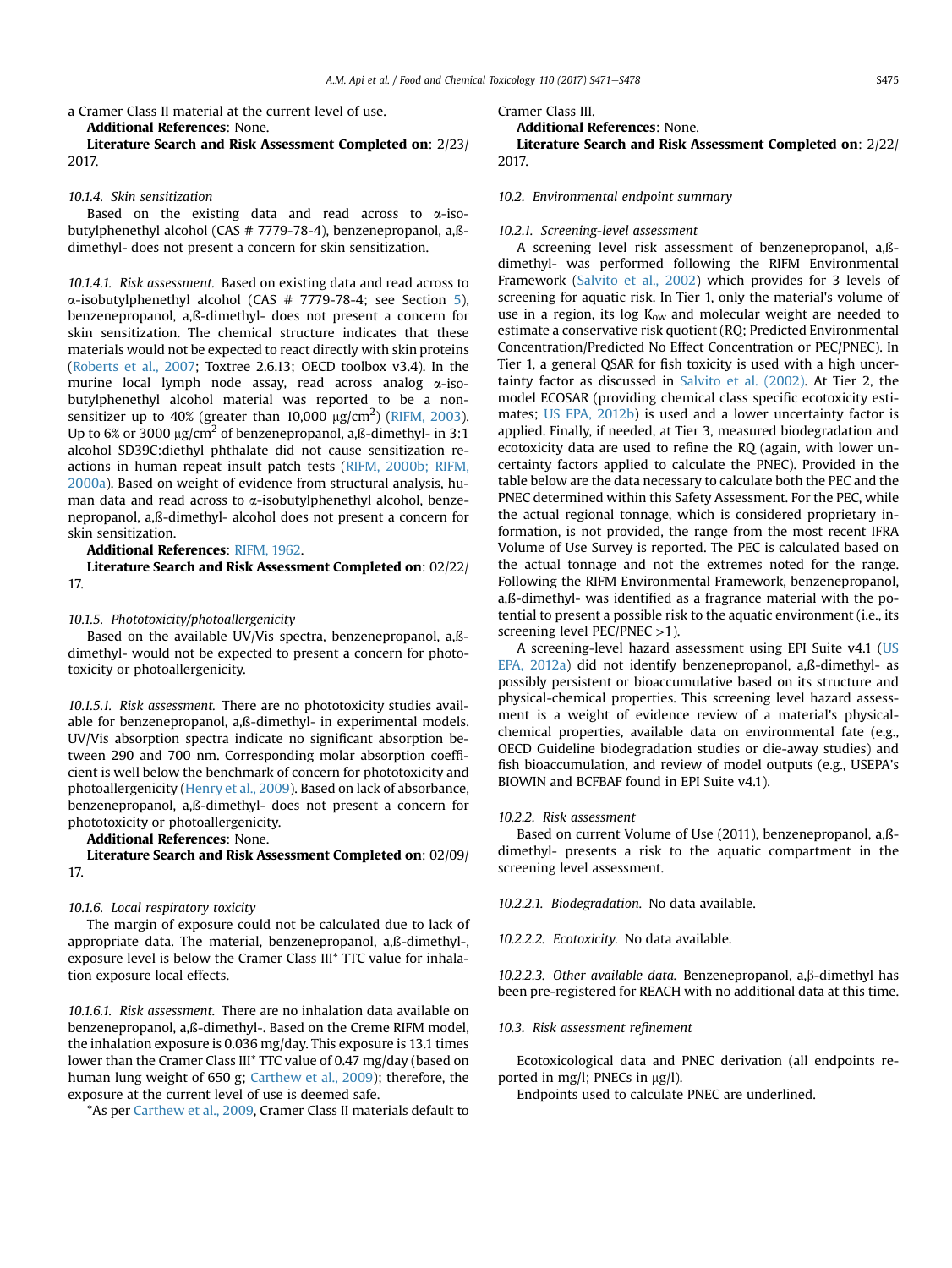|                       | LC50 (Fish) | <b>EC50</b>          | EC50 (Algae) | AF        | PNEC              | <b>Chemical Class</b>   |
|-----------------------|-------------|----------------------|--------------|-----------|-------------------|-------------------------|
|                       |             | (Daphnia)            |              |           |                   |                         |
| <b>RIFM Framework</b> |             |                      |              |           |                   |                         |
| Screening Level       | 37.25 mg/L  |                      |              | 1,000,000 | $0.03725 \mu g/L$ |                         |
| (Tier 1)              |             |                      |              |           |                   |                         |
| <b>ECOSAR Acute</b>   |             |                      |              |           |                   | <b>Neutral Organics</b> |
| Endpoints (Tier 2)    | 21.29 mg/L  | $13.12 \text{ mg/L}$ | 13.75 mg/L   | 10,000    | $1.312 \mu g/L$   |                         |
| Ver 1.11              |             |                      |              |           |                   |                         |

Exposure information and PEC calculation (following RIFM Framework: [Salvito et al., 2002\)](#page-7-0).

| Exposure                               | Europe (EU) | North America (NA) |
|----------------------------------------|-------------|--------------------|
| $Log K_{ow}$ used                      | 2.89        | 2.89               |
| <b>Biodegradation Factor Used</b>      |             |                    |
| <b>Dilution Factor</b>                 |             |                    |
| Regional Volume of Use Tonnage Band    | $1 - 10$    | $10 - 100$         |
| <b>Risk Characterization: PEC/PNEC</b> | -1          | -1                 |

Based on available data, the RQ for this material is < 1. No further assessment is necessary.

The RIFM PNEC is 1.312  $\mu$ g/l. The revised PEC/PNECs for EU and NA are < 1 and therefore, does not present a risk to the aquatic environment at the current reported volumes of use.

Literature Search and Risk Assessment Completed on: 2/16/ 17.

# 11. Literature search\*

- RIFM database: target, Fragrance Structure Activity Group materials, other references, JECFA, CIR, SIDS
- ECHA: <http://echa.europa.eu/>
- NTP: [http://tools.niehs.nih.gov/ntp\\_tox/index.cfm](http://tools.niehs.nih.gov/ntp_tox/index.cfm)
- OECD Toolbox<br>• SciFinder:
- https://scifi[nder.cas.org/sci](https://scifinder.cas.org/scifinder/view/scifinder/scifinderExplore.jsf)finder/view/scifinder/ scifi[nderExplore.jsf](https://scifinder.cas.org/scifinder/view/scifinder/scifinderExplore.jsf)
- PUBMED: <http://www.ncbi.nlm.nih.gov/pubmed>
- TOXNET: <http://toxnet.nlm.nih.gov/>
- IARC: [\(http://monographs.iarc.fr\)](http://monographs.iarc.fr)
- OECD SIDS: [http://www.chem.unep.ch/irptc/sids/oecdsids/](http://www.chem.unep.ch/irptc/sids/oecdsids/sidspub.html) [sidspub.html](http://www.chem.unep.ch/irptc/sids/oecdsids/sidspub.html)
- EPA Actor: [http://actor.epa.gov/actor/faces/ACToRHome.jsp;](http://actor.epa.gov/actor/faces/ACToRHome.jsp;jsessionid=0EF5C212B7906229F477472A9A4D05B7) [jsessionid](http://actor.epa.gov/actor/faces/ACToRHome.jsp;jsessionid=0EF5C212B7906229F477472A9A4D05B7)¼[0EF5C212B7906229F477472A9A4D05B7](http://actor.epa.gov/actor/faces/ACToRHome.jsp;jsessionid=0EF5C212B7906229F477472A9A4D05B7)
- US EPA HPVIS: <http://www.epa.gov/hpv/hpvis/index.html>
- US EPA Robust Summary: <http://cfpub.epa.gov/hpv-s/>
- Japanese NITE: <http://www.safe.nite.go.jp/english/db.html>
- Japan Existing Chemical Data Base: [http://dra4.nihs.go.jp/](http://dra4.nihs.go.jp/mhlw_data/jsp/SearchPageENG.jsp) [mhlw\\_data/jsp/SearchPageENG.jsp](http://dra4.nihs.go.jp/mhlw_data/jsp/SearchPageENG.jsp)
- Google: [https://www.google.com/webhp?](https://www.google.com/webhp?tab=ww&ei=KMSoUpiQK-arsQS324GwBg&ved=0CBQQ1S4) [tab](https://www.google.com/webhp?tab=ww&ei=KMSoUpiQK-arsQS324GwBg&ved=0CBQQ1S4)=[ww](https://www.google.com/webhp?tab=ww&ei=KMSoUpiQK-arsQS324GwBg&ved=0CBQQ1S4)&[ei](https://www.google.com/webhp?tab=ww&ei=KMSoUpiQK-arsQS324GwBg&ved=0CBQQ1S4)=[KMSoUpiQK-arsQS324GwBg](https://www.google.com/webhp?tab=ww&ei=KMSoUpiQK-arsQS324GwBg&ved=0CBQQ1S4)&[ved](https://www.google.com/webhp?tab=ww&ei=KMSoUpiQK-arsQS324GwBg&ved=0CBQQ1S4)=[0CBQQ1S4](https://www.google.com/webhp?tab=ww&ei=KMSoUpiQK-arsQS324GwBg&ved=0CBQQ1S4)

\*Information sources outside of RIFM's database are noted as appropriate in the safety assessment. This is not an exhaustive list.

#### Appendix A. Supplementary data

Supplementary data related to this article can be found at [http://](http://dx.doi.org/10.1016/j.fct.2017.09.009) [dx.doi.org/10.1016/j.fct.2017.09.009](http://dx.doi.org/10.1016/j.fct.2017.09.009).

#### Transparency document

Transparency document related to this article can be found online at [http://dx.doi.org/10.1016/j.fct.2017.09.009.](http://dx.doi.org/10.1016/j.fct.2017.09.009)

### Appendix

#### Read across justification

#### Methods:

The read across analogs were identified following the strategy for structuring and reporting a read across prediction of toxicity described in [Schultz et al. \(2015\)](#page-7-0) and is consistent with the guidance provided by OECD on the reporting of defined approached used within Integrated Approaches for Testing and Assessment or IATA [\(OECD, 2015\)](#page-7-0) and the European Chemical Agency (ECHA) read across assessment framework or RAAF [\(ECHA, 2016\)](#page-7-0).

- In essence, materials were first clustered based on their structure similarity. In the second step, data availability and data quality on the selected cluster was examined. Finally, the appropriate read across analogs from the cluster were confirmed by using expert judgment.
- Tanimoto structure similarity scores were calculated using FCFC4 fingerprints [\(Rogers and Hahn, 2010](#page-7-0)).
- The physicochemical properties of the target substance and the read across analogs were calculated using EPI Suite™ v4.11 developed by US EPA [\(US EPA, 2012a](#page-7-0)).
- Jmax were calculated using RIFM skin absorption model (SAM), and the parameters were calculated using consensus model ([Shen et al., 2014\)](#page-7-0).
- DNA binding, mutagenicity, genotoxicity alerts and oncologic classification were generated using OECD QSAR Toolbox (v3.4) ([OECD, 2012\)](#page-7-0).
- ER binding and repeat dose categorization were estimated using OECD QSAR Toolbox (v3.4) [\(OECD, 2012](#page-7-0)).
- Developmental toxicity and skin sensitization were estimated using CAESAR v.2.1.7 and 2.1.6, respectively [\(Cassano et al.,](#page-7-0) [2010\)](#page-7-0).
- Protein binding was estimated using OECD QSAR Toolbox (v3.4) ([OECD, 2012\)](#page-7-0).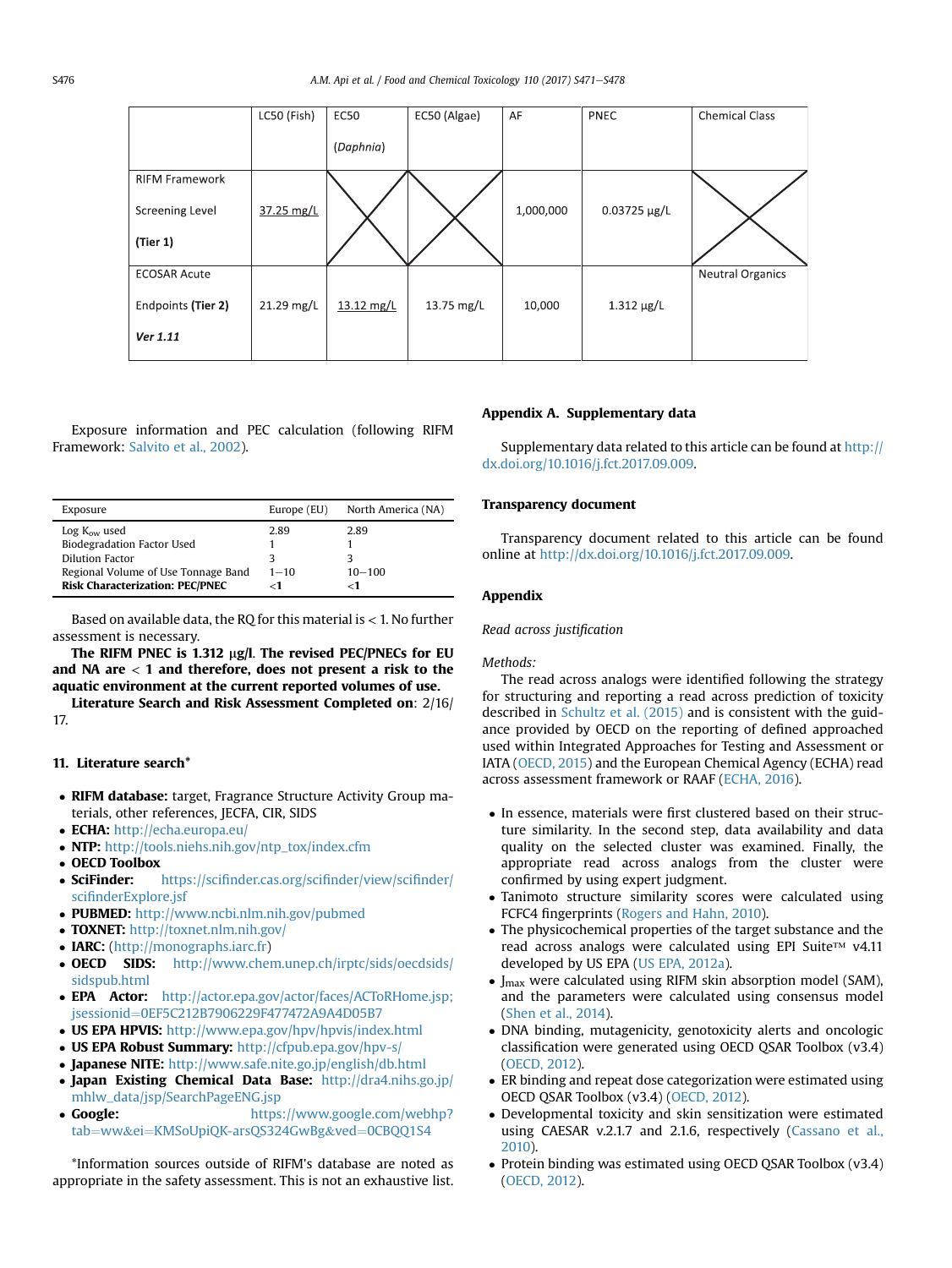• The major metabolites for the target and read across analogs were determined and evaluated using OECD QSAR Toolbox (v3.4) ([OECD, 2012\)](#page-7-0).

used as a read across analog for genotoxicity, a-isobutylphenethyl alcohol (CAS # 7779-78-4) was used as a read across analog for skin senzitization and a-methylbenzyl alcohol (CAS # 98-85-1) was used as a read across analog and weight of evidence for the repeated dose toxicity endpoint and genotox-

|                                                                                  | Target material                       | Read across material                                          |                                          |                                               |
|----------------------------------------------------------------------------------|---------------------------------------|---------------------------------------------------------------|------------------------------------------|-----------------------------------------------|
| <b>Principal Name</b>                                                            | Benzenepropanol, a,ß-                 | $\alpha$ -Propylphenethyl alcohol $\alpha$ -Isobutylphenethyl |                                          | α-Methylbenzyl alcohol                        |
| CAS No.<br><b>Structure</b>                                                      | dimethyl-<br>56836-93-2               | 705-73-7                                                      | alcohol<br>7779-78-4<br>H <sub>2</sub> C | $98 - 85 - 1$                                 |
|                                                                                  |                                       |                                                               | ċн.                                      |                                               |
|                                                                                  |                                       |                                                               |                                          |                                               |
|                                                                                  |                                       |                                                               |                                          |                                               |
| Similarity (Tanimoto score)                                                      |                                       | 0.59                                                          | 0.62                                     | 0.73                                          |
| Read across endpoint                                                             |                                       | • Genotoxicity                                                | • Skin sensitization                     | • Repeated dose<br>• Genotoxicity             |
| <b>Molecular Formula</b>                                                         | $C_{11}H_{16}O$                       | $C_{11}H_{16}O$                                               | $C_{12}H_{18}O$                          | $C_8H_{10}O$                                  |
| <b>Molecular Weight</b>                                                          | 164.25                                | 164.25                                                        | 178.28                                   | 122.17                                        |
| Melting Point $(°C, EPISUTE)$                                                    | 15.49                                 | 26                                                            | 26.08                                    | $-6.87$                                       |
| <b>Boiling Point (°C, EPISUITE)</b>                                              | 251.46                                | 261.79                                                        | 268.42                                   | 207.10                                        |
| <b>Vapor Pressure</b>                                                            | 0.395                                 | 0.198                                                         | 0.131                                    | 7.27                                          |
| (Pa @ 25 $\degree$ C, EPISUITE)                                                  |                                       |                                                               |                                          |                                               |
| <b>Log Kow</b><br>(KOWWIN v1.68 in EPISUITE)                                     | 2.89                                  | 2.97                                                          | 3.38                                     | 1.42                                          |
| Water Solubility (mg/L, @ 25 $\degree$ C, WSKOW v1.42 in                         | 716.5                                 | 620.1                                                         | 234                                      | 14700                                         |
| <b>EPISUITE)</b>                                                                 |                                       |                                                               |                                          |                                               |
| $J_{\text{max}}$ (mg/cm <sup>2</sup> /h, SAM)                                    | 110.394                               | 87.541                                                        | 40.837                                   | 259.209                                       |
| Henry's Law (Pa·m <sup>3</sup> /mol, Bond Method, EPISUITE)                      | 6.75E-007                             | 6.75E-007                                                     | 8.96E-007                                | 2.89E-007                                     |
| Genotoxicity                                                                     |                                       |                                                               |                                          |                                               |
| DNA binding (OASIS v 1.4 QSAR Toolbox 3.4)                                       | • No alert found                      | • No alert found                                              |                                          | • No alert found                              |
| <b>DNA binding by OECD</b>                                                       | • Michael addition                    | • Michael addition                                            |                                          | • Michael addition                            |
| <b>OSAR Toolbox (3.4)</b><br>Carcinogenicity (genotoxicity and non-genotoxicity) | • Carcinogen                          | (moderate • Non-carcinogen<br>(low)                           |                                          | • Carcinogen                                  |
| alerts (ISS)                                                                     | reliability)                          | reliability)                                                  |                                          | (Experimental value)                          |
| DNA alerts for Ames, MN, CA by OASIS v 1.1                                       | • No alert found                      | • No alert found                                              |                                          | • No alert found                              |
| In vitro Mutagenicity (Ames test) alerts by ISS                                  | • No alert found                      | • No alert found                                              |                                          | • No alert found                              |
| In vivo mutagenicity (Micronucleus) alerts by ISS                                | • No alert found                      | • No alert found                                              |                                          | • No alert found                              |
| <b>Oncologic Classification</b>                                                  | • Not classified                      | • Not classified                                              |                                          | • Not classified                              |
| <b>Repeated dose toxicity</b>                                                    |                                       |                                                               |                                          |                                               |
| <b>Repeated Dose (HESS)</b>                                                      | • Not categorized                     |                                                               |                                          | • Not categorized                             |
| <b>Skin Sensitization</b>                                                        |                                       |                                                               |                                          |                                               |
| Protein binding by OASIS v1.4                                                    | • No alert found                      |                                                               | • No alert found                         |                                               |
| <b>Protein binding by OECD</b>                                                   | • No alert found                      |                                                               | • No alert found                         |                                               |
| Protein binding potency                                                          | • Not possible to classify            |                                                               | • Not possible<br>to<br>classify         |                                               |
| Protein binding alerts for skin sensitization by OASIS<br>v1.4                   | • No alert found                      |                                                               | • No alert found                         |                                               |
| Skin Sensitization model (CAESAR) (version 2.1.6)                                | • Sensitizer<br>(good<br>reliability) |                                                               | • Sensitizer<br>(good<br>reliability)    |                                               |
| <b>Metabolism</b>                                                                |                                       |                                                               |                                          |                                               |
| <b>OECD OSAR Toolbox (3.4)</b>                                                   | See Supplemental Data 1               | See Supplemental Data 2                                       |                                          | See Supplemental Data See Supplemental Data 4 |
| Rat liver S9 metabolism simulator and structural alerts<br>for metabolites       |                                       |                                                               | 3                                        |                                               |

### Summary:

There are insufficient toxicity data on the target material, benzenepropanol, a,ß-dimethyl- (CAS # 56836-93-2). Hence, in silico evaluation was conducted to determine read across analogs for this material. Based on structural similarity, reactivity, metabolism data, physicochemical properties and expert judgment, a-propylphenethyl alcohol (CAS # 705-73-7), a-isobutylphenethyl alcohol (CAS  $\#$  7779-78-4) and  $\alpha$ -methylbenzyl alcohol (CAS  $\#$  98-85-1) were identified as read across materials with data for their respective toxicological endpoints.

# Conclusion/Rationale:

 For the target material, benzenepropanol, a,ß-dimethyl- (CAS # 56836-93-2), a-propylphenethyl alcohol (CAS # 705-73-7) was icity endpoint, respectively.

- o The target substance and the read across analogs are structurally similar and belong to the structural class of secondary aryl alkyl alcohols.
- o The target substance and the read across analogs share a hydroxyl group on the secondary alkyl carbon with isolated aromatic substituent.
- o The key differences between the target substance and the read across analogs are as follows: analog, a-propylphenethyl alcohol, has an n-propyl group at the secondary carbon connected to the hydroxyl group, and the target substance benzenepropanol, a,ß-dimethyl- has a methyl group on the secondary carbon while the read across analog, a-isobutylphenethyl alcohol, has an isopropyl group at the secondary carbon. This structural difference between the target